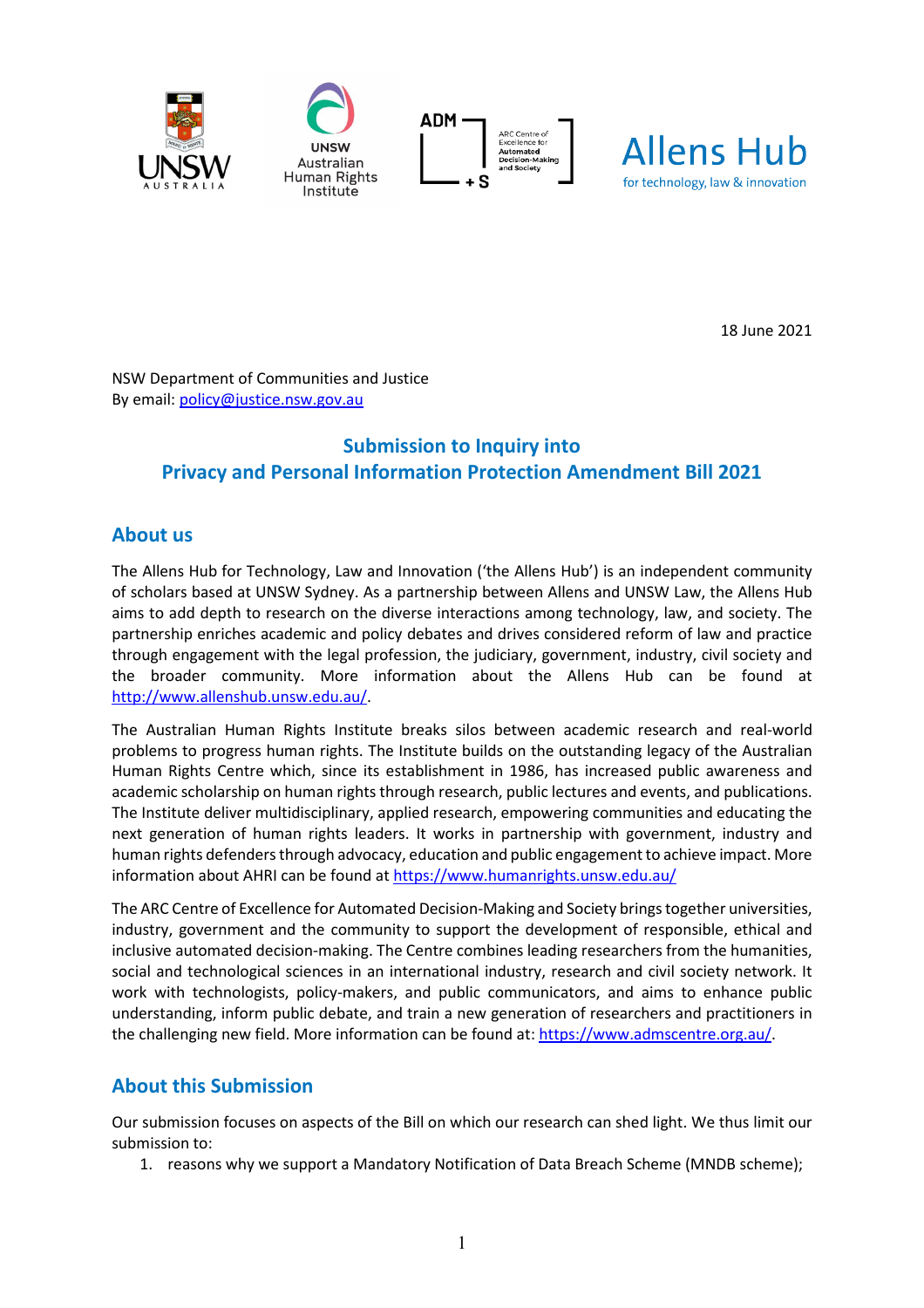







- 2. a suggestion for reframing the "serious harm" threshold in the definition of "eligible" data breach;
- 3. a suggestion to incorporate reflection on the extent to which encryption is protective in section 59G(c); and
- 4. a suggestion to remove "date of birth" from section 59Q(1).

Our submissions reflect our views as researchers and is not an institutional position of UNSW Sydney, Allens or any other organisation.

## **Support and need for mandatory data breach notification scheme**

An MNDB scheme fulfils several important functions, including:<sup>[1](#page-1-0)</sup>

- 1. It empowers data subjects at risk as a result of a data breach to take self-protective measures. This is important in general, but may be particularly significant in a context (1) of family and/or domestic violence, (2) where those affected are encouraged to take specific precautionary measures such as changing passwords, notifying financial service providers, or remaining wary of potential social engineering attempts.
- 2. It enhances trust in those agencies participating in the scheme; data subjects know that they will be notified should they be at risk of serious harm as a result of a data breach.
- 3. It increases information sharing about breaches among the cyber security community. This is because it reduces the reputational cost of sharing information given the pre-existing publicity associated with disclosures under the scheme. Sharing information about data breaches can improve cyber security both within government and beyond.
- 4. It encourages improved cyber security practices generally due to the consciousness of reputational risk should a breach occur. This may also lead organisations to delete data when no longer required.
- 5. It creates consistency between the NSW and Commonwealth legislation, including in relation to accessed and retained telecommunications data.
- 6. It reduces the risk associated with data breaches, which is otherwise increasing with ever larger amounts of data processed by the NSW government.

## **Scope and Seriousness of data breaches under the scheme**

The Bill will insert section 59C into the *Privacy and Personal Information Protection Act 1988*, which sets the standard for eligible data breaches as those involving "serious harm to an individual to whom the information relates". This mirrors the scope of the Commonwealth scheme. While there are advantages in uniformity, we believe the standard is problematic because:

<span id="page-1-0"></span><sup>1</sup> Many of these points were made in Genna Churches, Monika Zalnieriute and Graham Greenleaf, *NSW Needs a Strong Mandatory Data Breach Scheme: Submission to Inquiry into NSW Adopting a Mandatory Reporting Scheme for Data Breaches* (Submission, The Allens Hub, 23 August 2019) 1.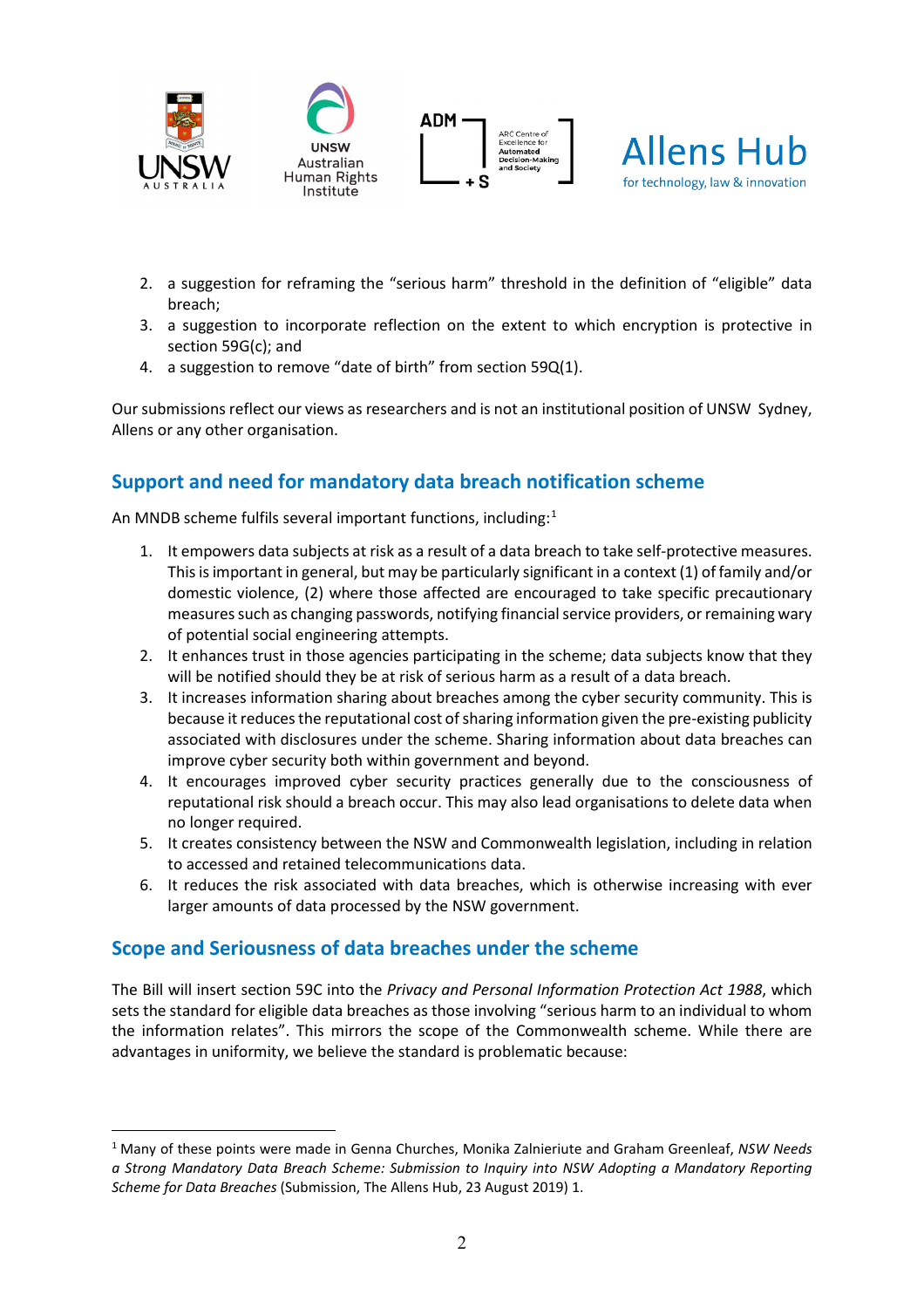

- 1. a responsible agency deciding whether the "serious harm" test is met may not be aware of the particular situation of the individual (for example, whether they are concerned about violence from a former intimate relationship) and thus may reach inaccurate conclusions;
- 2. it is possible that, in making the assessment, an agency will not be aware of other available data which might compound the risk to individuals (for example, by facilitating reidentification of publicly available de-identified information about individuals or by forming a crucial part of a mosaic of information about an individual);
- 3. such high threshold does not reflect the expectation of the public who are concerned with breaches of privacy (and not only 'serious harm');
- 4. such high threshold is not in line international standards such as those under the *General Data Protection Regulation* ('*GDPR*').[2](#page-2-0)

Thus, we suggest that the threshold in s 59C be replaced with something analogous to a reversed onus. This allows for the same standard across jurisdictions ("serious harm") but requires notification unless a particular public sector Department can demonstrate that there is *no* serious harm. In particular, the NSW Privacy Commissioner and affected individuals should be notified unless an agency can demonstrate that the breach is *unlikely* to result in serious harm, including to an individual's human rights as recognised in international law. As Churches, Zalnieriute and Greenleaf elaborated in Section 3 of their earlier submission,[3](#page-2-1) this is similar to the standard in the *GDPR.* There, reporting is mandated *unless* the risk to individual's rights is *unlikely*. [4](#page-2-2) The modified scope would not be inconsistent with Commonwealth legislation, but would place NSW at the forefront among Australian jurisdictions of international best practice.

## **Section 59G(c)**

The factor ought not to be *whether* security measures are used but rather the sufficiency of those measures in the context of an existing breach. For example, if encryption were used, the next question should be to assess the computer resources required to brute force decryption within the timeframe in which harm might be caused. We suggest supplementing the end of the sentence by adding "and, if so, the likelihood that they will protect individuals to whom information relates from serious harm."

## **Section 59Q(1)**

It is not clear why information about 'date of birth' is necessary to inform an individual of the fact of a data breach. Indeed, this information is itself sensitive and is sometimes used as a proxy identifier (in that some organisations use it to verify an individual is who they say they are). That might be bad

<span id="page-2-0"></span><sup>2</sup> Articles 33 and 34 of the Regulation (EU) 2016/679 of the European Parliament and of the Council of 27 April 2016 on the protection of natural persons with regard to the processing of personal data and on the free movement of such data, and repealing Directive 95/46/EC (General Data Protection Regulation), OJ L 119, 4.5.2016, p. 1–88 ('*GDPR*').

<span id="page-2-1"></span><sup>&</sup>lt;sup>3</sup> Churches, Zalnieriute and Greenleaf (n 2).

<span id="page-2-2"></span><sup>4</sup> *GDPR* arts 33, 34.